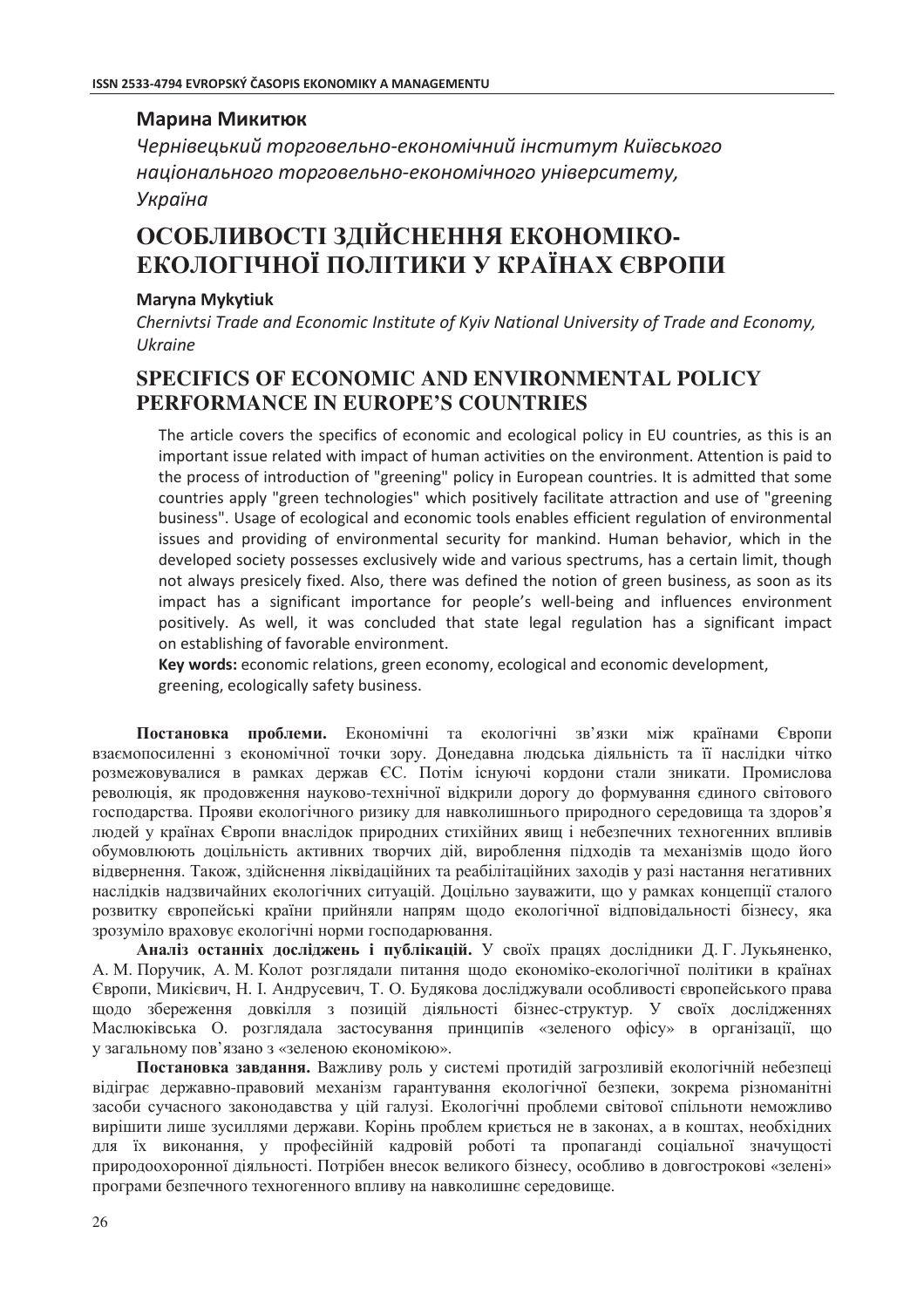Виклад основного матеріалу дослідження. У країнах Європейської співдружності екологічне регулювання поєднує збалансовані адміністративно-контрольні та фінансово-економічні важелі, які дозволяють ефективно регулювати питання охорони довкілля та забезпечення екологічної безпеки. У процесі предметно-духовного освоєння довкілля в країнах Європи виникають динамічні еколого-економічні розбіжності. Довкілля є гнучким екологічним фактором суспільного вілтворення, що лосягає найважливіші функції життєзабезпечення людства. Природні ресурси є базовим структурним елементом продуктивних сил. Привласнення природних ресурсів відбувається у системі певних виробничих відносин, що виникають у процесі перетворення природної речовини у споживчу вартість. В будь-якому випадку у взаємовідносинах з довкіллям членів людського суспільства виникають специфічні економічні відносини - відносини національного природокористування. Так, головна роль у даних відносинах належить державі, яка є економічним суб'єктом, що втілює суспільні екологічні інтереси. Вона покликана:

• по-перше, алекватно впливати, як безпосерелньо, так і опосерелковано, на становлення цивілізованого ринкового механізму у ековиробництві;

• по-друге, сформувати ефективну систему державного регулювання національних екологоекономічних процесів;

• по-третє, виконувати важливу функцію координації та оптимізації ринкових механізмів та механізмів суспільного регулювання;

• по-четверте, створити необхідні передумови для розвитку ефективних форм громадянського еколого-економічного регулювання, суб'єктами якого виступають суспільні екологічні організації.

Загалом, регулювання еколого-економічних процесів - це система державних заходів, спрямованих на забезпечення нормального процесу суспільного відтворення, сприятливих екологічних умов для функціонування національної економіки. Ринкове еколого-економічне саморегулювання сприяє зростанню ресурсозабезпечення ресурсовіллачі. та конкурентоспроможності продукції, формуванню системи позабюджетних екологічних фондів. Розвиток національної індустрії охорони та відтворення навколишнього середовища визначається умовами формування та функціонування екологічного ринку.

Так, основною ознакою господарства країн ЄС стає екологізація промислового процесу, можливість досягнення економічного росту та одночасного збереження природи, попередження конфліктів між цими сферами буття людей. З 2000-х років ця концепція є офіційним курсом лержавної екологічної політики Голландії. Німеччини, Великої Британії. Важливо виділити етапи реалізації політики сталого еколого-економічного розвитку країн ЄС<sup>1</sup>.

Заповзятість держав-членів у складі ЄС щодо створення та запровадження сталого екологоекономічного розвитку слід розглядати з двох позицій: держави, що ведуть пасивну політику у галузі охорони природи та держави, що активно співпрацюють у цій сфері. Держави, які активно виступають у справі розробки екологічної політики, це Австрія, Данія, Нідерланди, Німеччина, Фінляндія, Швеція. Вони впроваджують політику «озеленення» в ЄС через проведення різних заходів економічного, соціального, політичного, громадського характеру. Принципи «зеленої економіки» у країнах Європи пілкріплені законолавчо і виступають основою для розробки практичних програм розвитку і планування<sup>2</sup>. Започаткування впроваджень відбулось на рівні програм спершу в гірських європейських країнах, а саме Австрії та Швейцарії, Чорногорії. У Австрії, Німеччині й Швейцарії створені потужні еколого-економічні об'єднання, які спільними зусиллями дозволяють просувати на внутрішній і зовнішній ринки все, що пов'язане з чистою економікою – це продукти харчування, вироби з деревини, туризм<sup>3</sup>.

Досвід Європи свідчить, що «зелена економіка» є вигідною, особливо це стосується «зеленого туризму». Він є одним з найприбутковіших секторів економіки. Так, у Швейцарії в цьому секторі створено понад 180 тис. робочих місць. Лише протягом 2015 року Австрію відвідало 39,4 млн. туристів, а загальний дохід туристичної галузі становив 45,7 млрд. євро. Німеччина також є успішним прикладом країни, «зеленої економіки», вона сьогодні займає провідне місце в області

<sup>&</sup>lt;sup>1</sup> Лукьяненко, Д.Г., Поручик, А.М., Колот, А.М. [и др.] (2008). Глобальная экономика XXI века: человеческое измерение. Київ: КНЭУ.

<sup>&</sup>lt;sup>2</sup> Маслюківська, О. Застосування принципів «зеленого офісу» в організації.

<sup>&</sup>lt;http://www.slideshare.net/Maslyukivska>.

<sup>&</sup>lt;sup>3</sup> Перспективи реалізації в Україні курсу на «зелену» економіку та «зелену» промисловість у світлі рекомендацій Конференції ООН зі сталого розвитку «Pio+20». <http://me.kmu.gov.ua/control/uk/publish/article?art\_id=185936>.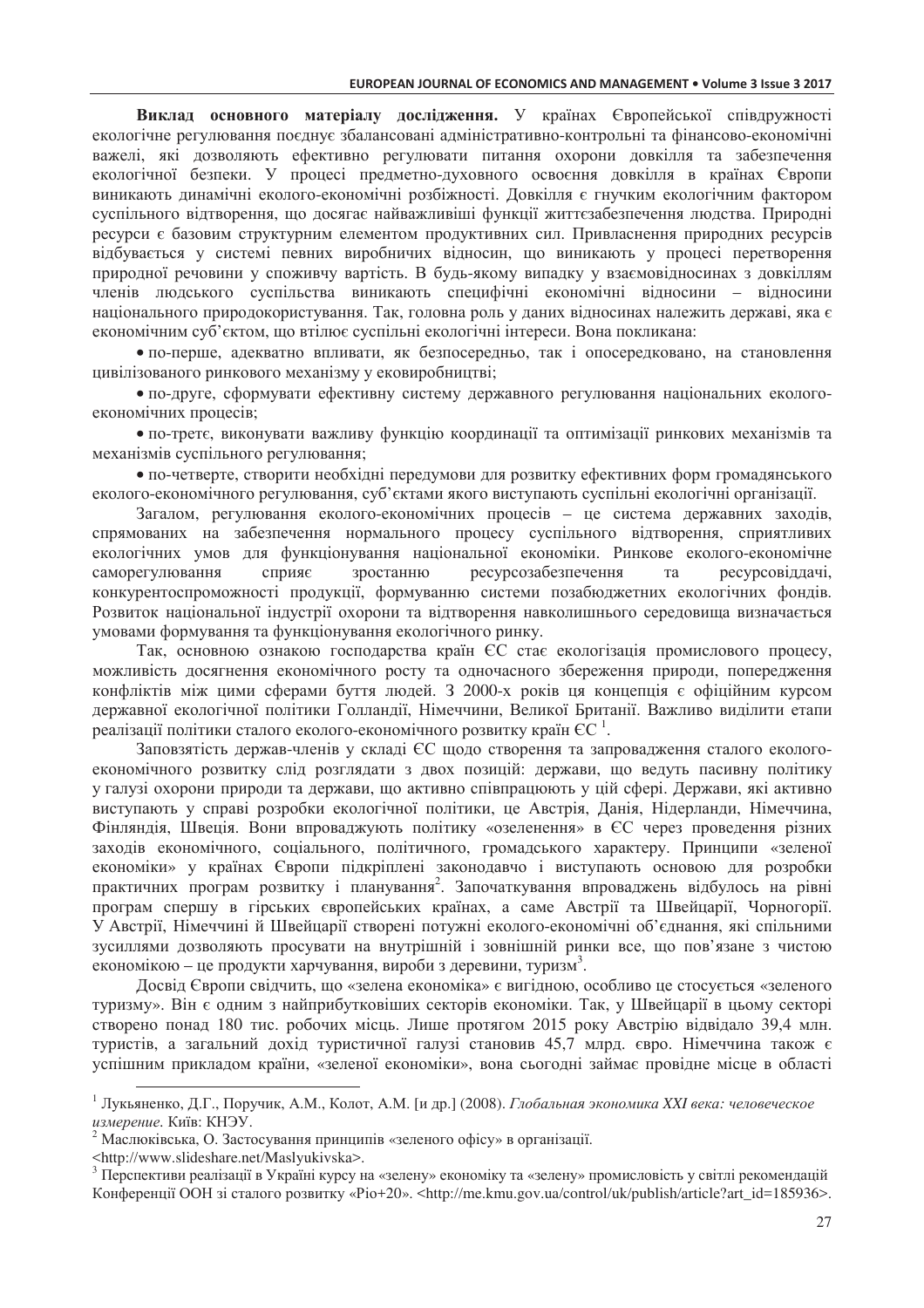екологічно чистих робочих місць у галузях з передовими «зеленими технологіями» на виробництві. Поєднання стратегічної промислової політики, скоординованої підготовки, сильних профспілок і політичної волі для проведення екологічної політики допомогли Німеччині стати лідером в галузі зеленого будівництва, відновлювальних джерел енергії та зеленого виробництва. Німеччина сьогодні представляє 16% світового ринку в галузі технологій по охороні навколишнього середовища. Не робить німеньку «зелену економіку» не тільки рушійною силою економічного росту та екологічної стійкості, але й важливим джерелом нових робочих місць. В 2014 році Німеччина повідомила про 2,2 мільйонів зелених робочих місць в межах галузей «зеленої економіки». Такий приріст викликаний великими інвестиціями державних коштів у вигляді грантів і кредитів.

Іншим прикладом успішного «озеленення» промисловості є Норвегія - країна, що донедавно вважалася однією з найбільш забруднених в Європі, а на сьогодні входить до рейтингу найбільш екологічно чистих країн світу (показник ері у 2016 році для цієї країни становив 86,9 із 17 місцем у рейтингу). І це враховуючи, що саме Норвегія знаходиться у трійці лідерів країн-експортерів нафти і газу і має низку промислових гігантів.

У 2010 році Європейська Комісія запустила нову всеохоплюючу стратегію для зеленого зростання, інновацій та робочих місць: «Європа 2020. Стратегія для розумного, сталого та інклюзивного зростання. Зелене зростання є основою Стратегії 2020<sup>1</sup>. На нашу думку, зелений бізнес - це певний вид комерційного господарювання, за головну мету покладено отримання прибутку від реалізації якісних екологічних товарів й послуг, виробництво та надання яких передбачає застосування методів та технологій, що мінімізують інтегральний екодеструктивний вплив на довкілля. Використання таких товарів та послуг сприятиме максимальним екологічно сприятливих умов життя для споживачів яке в короткому да довгостроковому періодах приведе до формування екологічної свідомості суспільства.

Також, слід зазначити, що розроблена стратегія 2020 презентує три взаємодоповнюючих пріоритети, а саме:

-розумне зростання - тобто, розвиток економіки, базований на знаннях та інноваціях як ключових елементів конкурентоздатності;

-стале зростання - тобто, розвиток ресурсоощадної, низьковуглецевої та конкурентної економіки:

- інклюзивне зростання - тобто, сприяння розвитку соціально зорієнтованої і територіально єлиної економіки з високим показником зайнятості.

Так, в рамках концепції «зеленого бізнесу», провідні компанії таких європейських країн як Німеччина, Великобританія, Франція, Швеція, Нідерланди, Швейцарія та Фінляндія вводять у практику сучасного бізнесу набір інструментарію, який сприяє «озелененню бізнесу». До таких інструментів належать обов'язкові внески, стягнення, митні податки, цінові інструменти, екологічне страхування та інші.

Отже, за даними компанії Roland Berger Strategy Consultants «GreenTech-Study», обсяг зеленого ринку в 2014 році опінювався на рівні  $\epsilon$  1.900 мільярла з перспективами зростання до  $\epsilon$ 3,100 у 2020 році.<sup>2</sup>. Ці оцінки відповідають прогнозам Організації ООН з промислового розвитку (UNIDO), згідно яким на світовому ринку екологічні технології та низько вуглецева промисловість в даний час оцінюються приблизно в \$1,000 млрд., і очікується, що збільшиться до \$3,000 млрд. в 2020 році.

Так, доцільно зауважити, що у рамках концепції сталого розвитку європейські країни прийняли напрям щодо екологічної відповідальності бізнесу. При вираховуванні екологічних норми господарювання. Суть екологічної відповідальності виявляється через три основні функції: стимулюючу, компенсаційну, та превентивну. Відповідно полягає в збереженні сталого балансу економічних та екологічних інтересів у процесі господарської діяльності. Найбільш відповідальним у даному контексті є людина.

Міжнародна екологічна безпека є системним і багаторівневим процесом інтеграції, регіоналізації, лібералізації та демократизації міжнародних відносин<sup>3</sup>. Так, зазначені складові

<sup>&</sup>lt;sup>1</sup> Закон про Основні засади (стратегію) державної екологічної політики України на період до 2020 року 2010 (Верховна Рада України). <rada.gov.ua>.

<sup>&</sup>lt;sup>2</sup> Roland Berger Strategy Consultants. <http://ru-wiki.org/wiki/ Roland Berger Strategy Consultants>.

<sup>&</sup>lt;sup>3</sup> Микієвич, М.М., Андрусевич, Н.І., Будякова, Т.О. (2004). Свропейське право навколишнього середовища. Львів.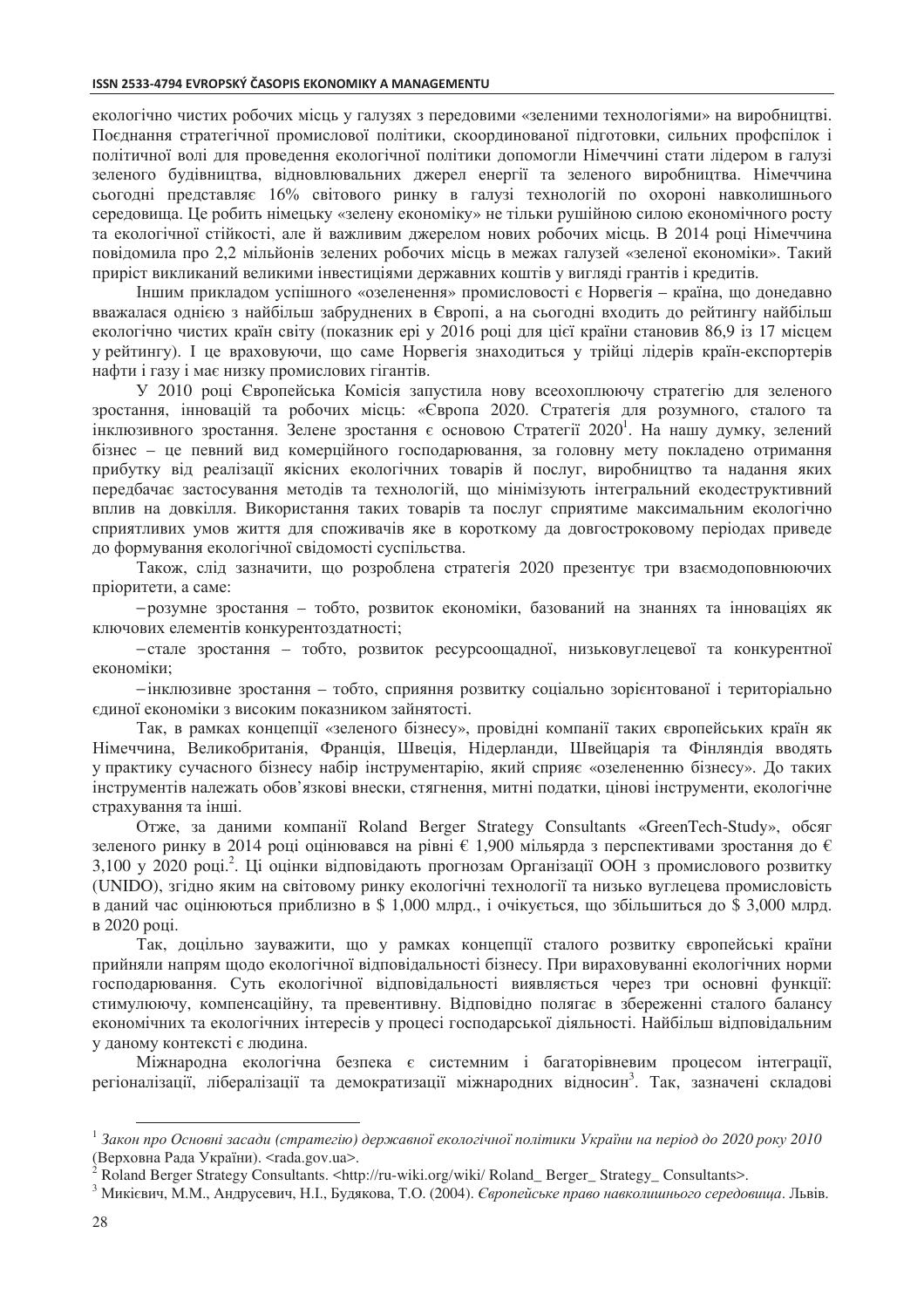механізму формують комплекс екологічних умов існування людства і впливають на функціонування природоохоронних інституцій, екологічних організацій, спричиняючи створення спеціальних режимів взаємовідносин країн з метою упередження екологічних небезпек. Наведені складові є основою для формування стійкості світової економіко-екологічної правової системи.

Дослідження у сфері застосування різних інструментів з метою забезпечення системи екологічної безпеки бізнесу. При пьому вони змістовно проволяться багатьма сучасними вченими економістами та екологами. Визначаються можливості екологізації вкладень у діяльність з розглядом механізмів удосконалення системи екологічного оподаткування, що впливають на діяльність суб'єктів господарської діяльності у межах зниження негативного впливу на оточуюче середовище.

Можна стверджувати, що суспільство різного історичного моменту ніби знаходиться у просторі можливостей між двома орбітами. Одну орбіту (її можна назвати тоталітарною) - коли одразу, без обговорення відкидаються, як помилкові, всі погляди, що відрізняються від «офіційних». Іншу орбіту прийнято називати ліберальною, зумовлює ситуацію, коли різноманітність поглядів та думок не тільки не забороняється державою, а навіть підтримується як показник досягнутих у суспільстві свобод.

Поведінки людини, який у розвиненому суспільстві винятково широкий та багатоманітний, але має визначену межу, хоча і не завжди чітко зафіксовану.

Екологічно відповідальними прагнуть бути не тільки великі корпорації, але й представники малого бізнесу. За результатами досліджень Федерації малого бізнесу встановлено, що майже 90% власників малих підприємств у Євросоюзі та Великобританії впроваджуючи елементи екологічної відповідальності у свою діяльність керуються особистими переконаннями, понад 50 % роблять це, щоб зменшити негативний вплив від свого бізнесу на навколишнє середовище. Три чверті вважають, що дотримання принципів екологічної відповідальності - є нормою ведення бізнесу у сучасних умовах. Близько третини власників малих підприємств переконані, що екологічно орієнтований бізнес може поліпшити імідж компанії та бути її ефективним PR-інструментом. Поряд з цим 20% представників малого бізнесу вважають, що екологічність їх бізнесу дозволить підняти авторитет в очах громадськості.

Варто також відмітити, що вирішення екологічних проблем сприяло одержанню нових можливостей і нових вигод європейськими підприємствами<sup>1</sup>, зокрема:

- компанії мають багато додаткових можливостей для розвитку ділової активності, що сприяє зростанню конкурентних переваг. Фірми та країни, які раніше за інших здійснили капіталовкладення в екологічно чисті технології, стають лідерами на світовому ринку;

- з ринку зникають конкуренти, які нездатні витримати високі екологічні стандарти. Є приклади, коли найкрупніші компанії ініціювали прийняття певного законодавства й стандартів, зокрема на захоронення відходів, оскільки вони сприяли тому, що з ринку пішло багато діючих компаній і перешкоджали появі нових конкурентів;

- екологічно зорієнтований лідируючий бізнес захищений від іноземної конкуренції. Наприклад, в Данії існує заборона використання імпортних одноразових питних контейнерів під приводом обмеження обсягів сміття.

Тому для вирішення проблем впровадження системи екологічного інвестування необхідно:

1) створити ефективну систему стимулювання та управління екологічними інвестиціями;

2) збільшити частки інвестування сільськогосподарського виробництва і модернізації систем управління природними ресурсами;

3) провести реформи у внутрішній політиці, спрямованій на суттєве скорочення непродуктивних витрат;

4) розробити єдину законодавчу базу, яка б регулювала процес еконвестування.

В цілому ж варто відзначити, що європейський бізнес у XXI с. на шляху

реалізації нових економічних орієнтирів передбачає вирішення таких завдань екологічної безпеки бізнесу:

- максимально скорочувати енергоємність і ресурсоємність використовуваних технологічних процесів;

<sup>&</sup>lt;sup>1</sup> План дій «Україна–Європейський Союз» Європейська політика сусідства 2005 р. <http://zakon4.rada.gov.ua/laws/show/994\_693>.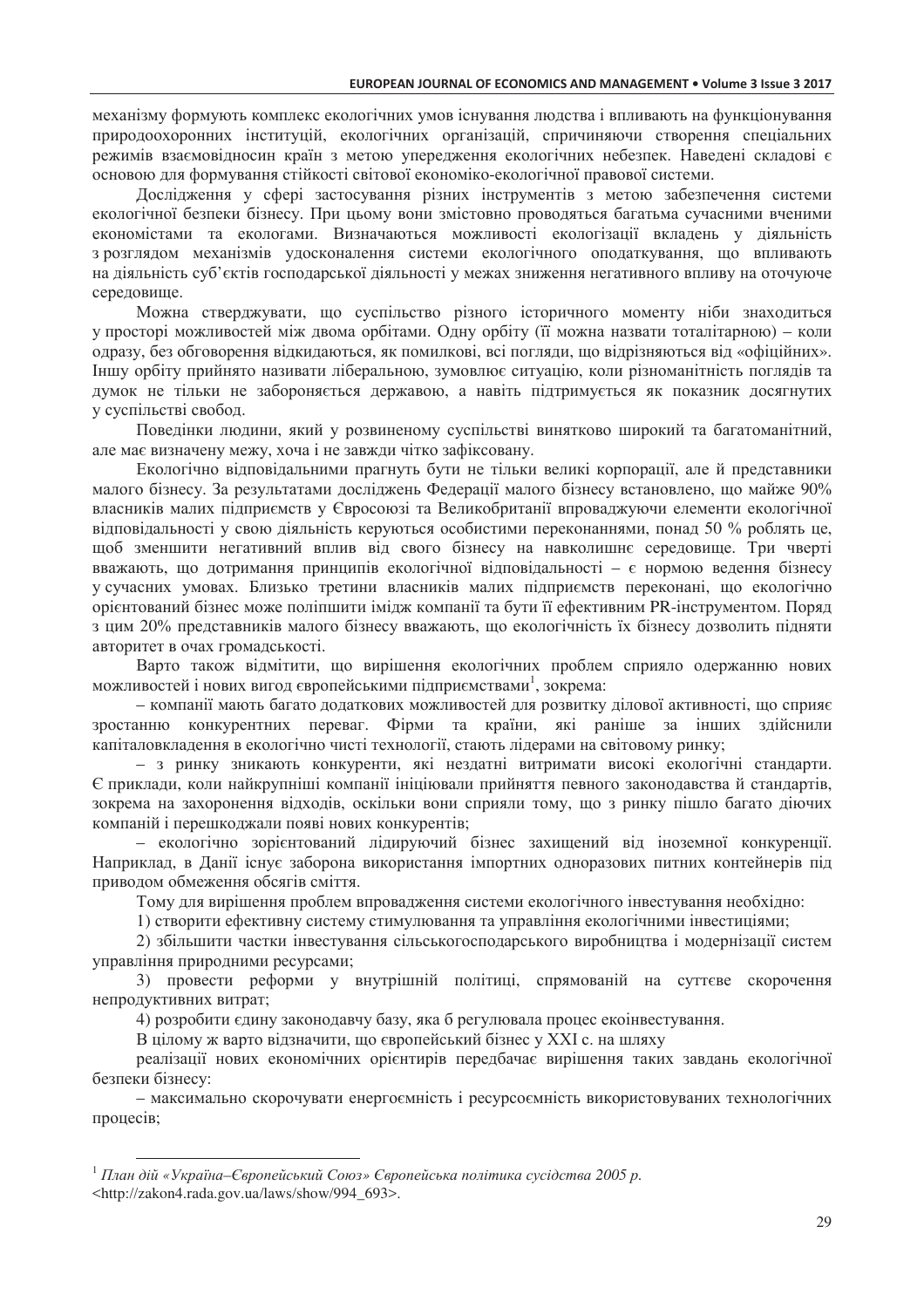- поступово зменшувати обсяг ресурсів у загальному експорті;

- локалізувати й модернізувати екологічно небезпечні галузі (металургійну, хімічну, енергетичну);

- заборонити імпорт і поховання небезпечних відходів;

- максимально скоротити вирубку лісу, а також запровадити інтенсивне

лісовідновлення; розширювати території заповідників і національних парків;

нарошувати науковий потенціал у сфері екології. особливо перспективних.  $\equiv$ фундаментальних досліджень, які дають можливість сформувати стратегію забезпечення екологічної стабільності в XXI столітті;

- створювати контрольно-наглядову інфраструктуру, яка б спиралася на регіональні й локальні системи моніторингу, оскільки екологічні проблеми специфічні і зазвичай мають певну географічну локалізацію;

- спираючись на законодавство, сформувати інфраструктуру фінансового забезпечення вирішення екологічних проблем.

Тож в цілому варто відмітити, що з кожним роком вплив на екологічне середовища суспільства та, бізнесу зокрема, посилюється. І тому аби зберегти надані природою багатства та надра для майбутніх поколінь, аби реалізовувати основну мету глобального сталого розвитку і ставати конкурентоспроможним на ринку сучасні компанії зобов'язані вводити у свою бізнеспрактику екологічні норми і діяти на основі екологічної безпеки. Для цього урядами європейських країн приймаються чимало законів, постанов, пактів, нормативно-правових актів, створюються асоціації та екологічні фонди, які би не тільки контролювали діяльність суб'єктів господарювання, але й стимулювали їх до здійснення «зелених» інвестицій, впровадження «зелених» технологій, виготовлення еко-продуктів та еко-товарів з метою досягнення не лише успіху на ринку, але й зберігання наявного природно-ресурсного потенціалу Землі.

Екологічний підхід до оцінки діяльності бізнесу та в цілому економіки країн грунтується на ідеї, що сталий розвиток світового господарства має забезпечувати цілісність біологічних і фізичних природних систем, їх життєздатність та глобальну стабільність усієї біосфери. Особливо важливим у цьому контексті є здатність таких систем до самовідновлення та адаптації до змін. Мова йде про екологічне вимірювання економічної діяльності країн, що дозволить оцінити їх екологічну політику. Однак, поняття «екологічного виміру», є недостатньо дослідженим, різні автори мають свої подекуди відмінні його трактування. Проте більшість із них схиляються до думки щодо комплексності цього явища. Деякі дослідники при визначенні екологічного виміру економічного розвитку використовують індексний підхід. Так, значна увага при дослідженні цієї дифеніції приділяється індексу екологічного виміру; при цьому він визначається, як здатність системи захищати навколишнє середовище через інші критерії. Однак, чіткого визначення екологічного виміру не має. Для деталізації цього поняття звернемося до праць дослідників.

Аналізуючи європейський досвід ведення бізнесу відносно екологічних норм, особливу увагу варто приділити податковому законодавству та податковим системам, які ефективно допомагають реалізовувати екологічну політику країн. Тож в цілому варто відмітити, що з кожним роком вплив на екологічне середовища суспільства та, бізнесу зокрема, посилюється. І тому аби зберегти надані природою багатства та надра для майбутніх поколінь, аби реалізовувати основну мету глобального сталого розвитку і ставати конкурентоспроможним на ринку сучасні компанії зобов'язані вводити у свою бізнес-практику екологічні норми і діяти на основі екологічної безпеки. Для цього урядами європейських країн приймаються чимало законів, постанов, пактів, нормативно-правових актів, створюються асоціації та екологічні фонди, які би не тільки контролювали діяльність суб'єктів господарювання, але й стимулювали їх до здійснення «зелених» інвестицій, впровадження «зелених» технологій, виготовлення еко-продуктів та еко-товарів з метою досягнення не лише успіху на ринку, але й зберігання наявного природно-ресурсного потенціалу Землі.

Висновки з проведеного дослідження. Міжнародно-правовий екологічний імператив як ідеал, повинен бути передбачений в Екологічній Конституції Землі, чому має передувати гармонізація конституційного закріплення права людини на життя у сприятливому довкіллі та інших екологічних прав як умови та обов'язку держави здійснювати екологічну функцію відповідно до вимог міжнародного і національного екологічного права шляхом реалізації економіко-правового механізму охорони ловкілля, удосконалення адміністративно-правового забезпечення охорони навколишнього природного середовища та ефективного застосування інституту юридичної відповідальності у системі охорони довкілля.